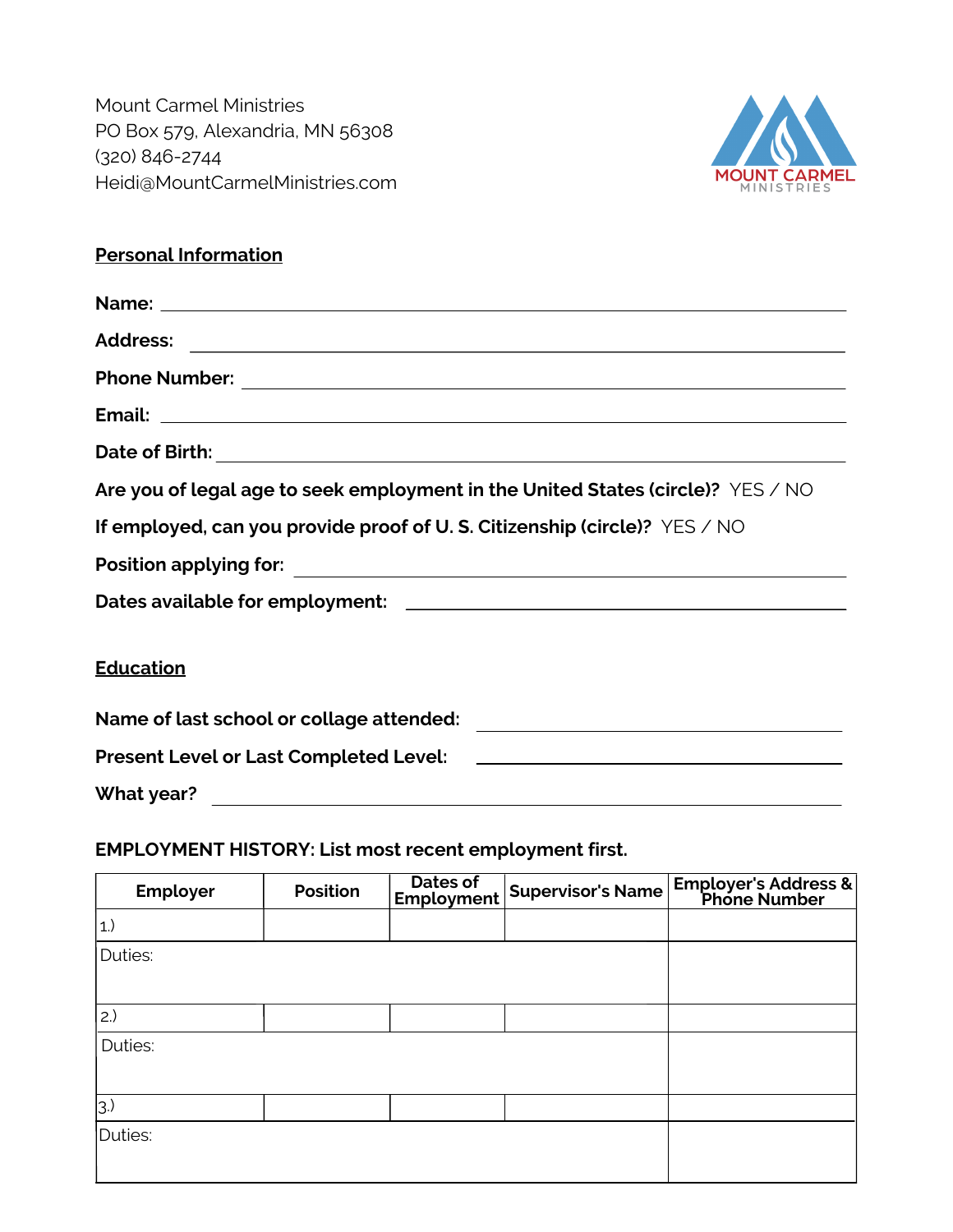**Have you previously worked at a camp (circle)?** YES / NO

**If yes, where?**

**Do you have any impairment that might limit or affect your performance of any and**

**all activities on the job?** YES / NO

### **Kitchen/Food Service Related Skills**

**Please list any experience, skills, and interests that would benefit the kitchen position for which you are applying.**

**Please list any activities that you are not willing to participate in for the kitchen position for which you are applying.**

#### **Interests**

**Please describe ways you like to spend your free time.**

**Describe something you accomplished that really gave you a sense of satisfaction:**

**Describe something that you tried and failed at, and how you responded to the failure:**